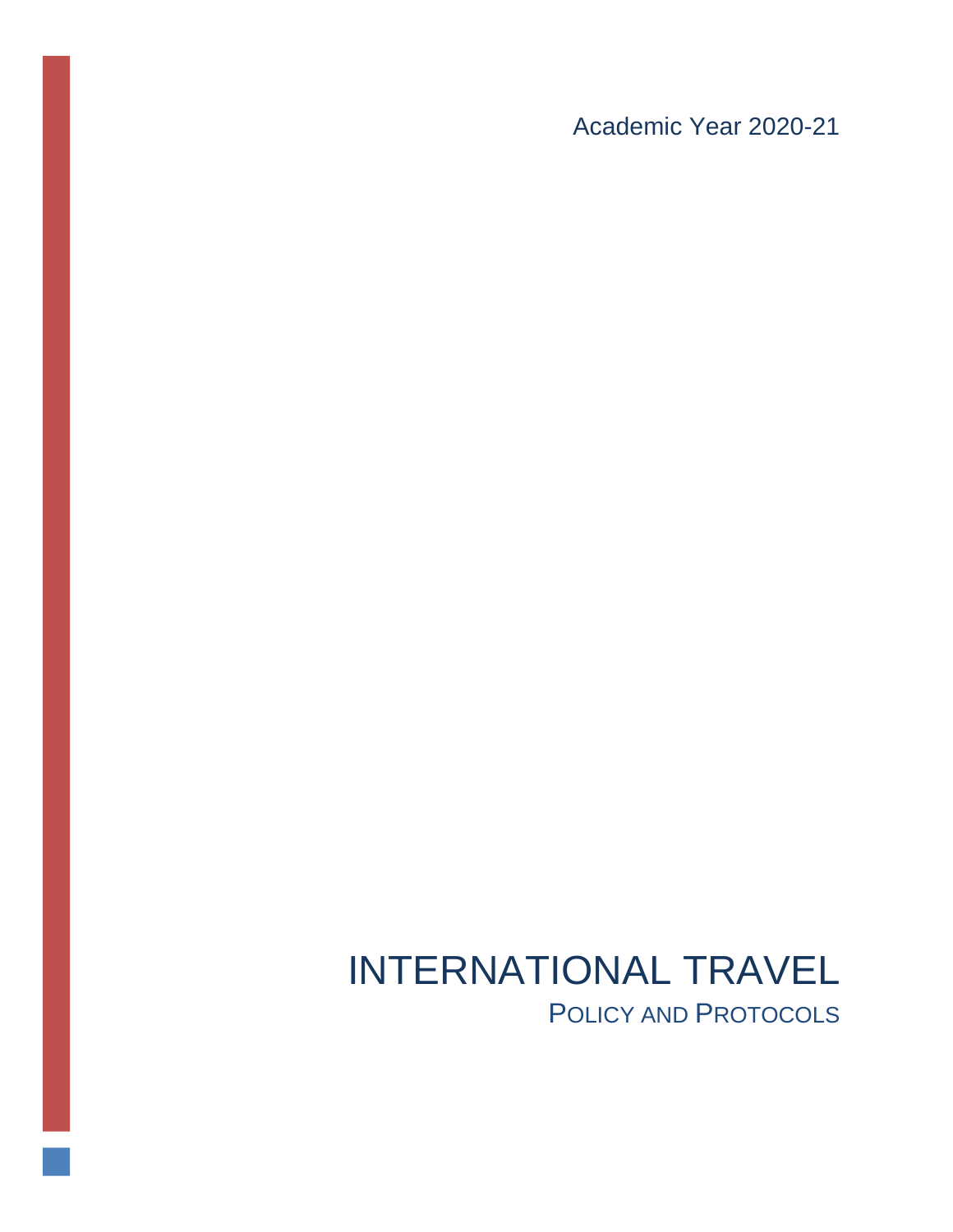# **Table of Contents**

| Protocols for Approval and Implementation of Sponsored Travel 5               |  |
|-------------------------------------------------------------------------------|--|
|                                                                               |  |
|                                                                               |  |
|                                                                               |  |
|                                                                               |  |
|                                                                               |  |
|                                                                               |  |
|                                                                               |  |
|                                                                               |  |
| Emergency Protocols for Program Administrators and Group Leaders  13          |  |
|                                                                               |  |
|                                                                               |  |
|                                                                               |  |
|                                                                               |  |
| Effective communication is critical when responding to an emergency abroad 15 |  |
|                                                                               |  |

# <span id="page-1-0"></span>**Purpose**

This manual is a resource for administrators, faculty and staff in the review and approval requirements for international travel and in the planning and preparing for health and safety issues that may arise in the context of students participating in international education or travel programs.

These policies and protocols [hereafter "policies"] are intended to prompt Program Administrators and Group Leaders to be prepared to maintain the health and safety of our students and to assess and mitigate potential risks. Since responsible and accountable planning and preparation is the bedrock of successful international travel and programming, all international programs, including international travel and programs for student affairs or athletics purposes are required to follow these policies.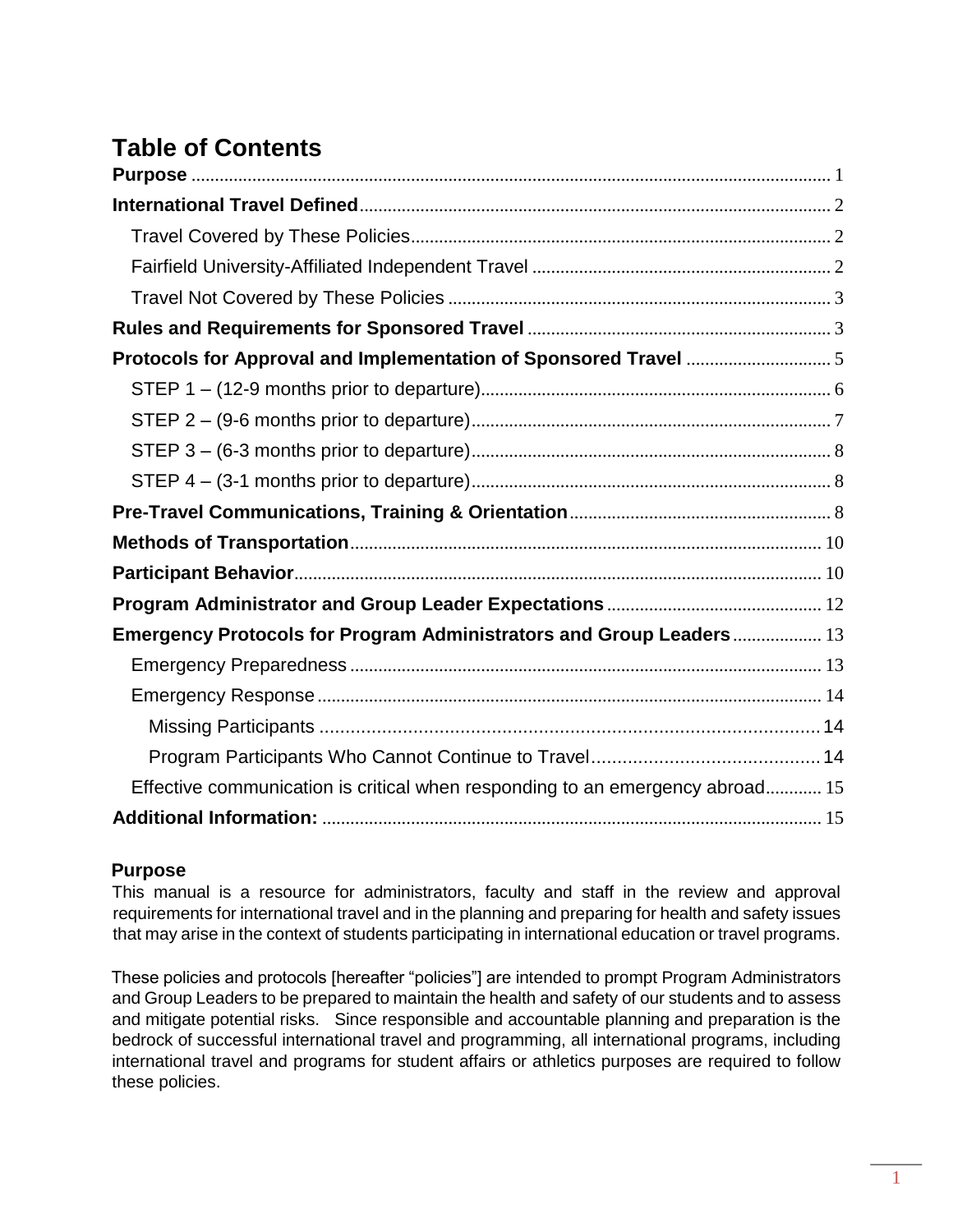Program Administrators and Group Leaders, are expected to seek guidance and input from Global Fairfield and/or the Office of Risk Management when envisioning and planning the logistics of any international travel program. Appropriate approvals, as outlined on the Program Proposal Form, for all programs involving international travel must be obtained prior to the commitment of any University resources and prior to offering a program to students. An International Oversight Committee [IOC] provides additional governance during the approval process and in crisis situations.

# <span id="page-2-0"></span>**International Travel Defined**

#### <span id="page-2-1"></span>**Travel Covered by These Policies**

The following policies for international travel are for currently enrolled Fairfield University undergraduate or graduate students participating in Fairfield University-sponsored travel.

For purposes of these policies, **"sponsored travel"** is any international travel that is (1) sponsored or organized by a University office, department, or division, or a recognized and chartered student organization, or otherwise carried out by a Fairfield University faculty member or administrator in his or her official Fairfield University capacity, or (2) funded by any monies as may be in the control of the University, or a University-related entity, a University auxiliary enterprise corporation, or a University association/student services corporation.

Examples of sponsored travel includes: international studies arranged by a Fairfield University office, faculty member, department, or division; Division of Student Affairs-sponsored excursions; international travel of Athletic Teams; Campus Ministry travel; club sports travel; the activities of University recognized student organizations; University association-funded travel; and travel in which a recognized and chartered student organization officially represents the University.

**"International travel"** is classified as any student travel that takes place outside of the fifty states of the United States of America. Travel to Puerto Rico and other U.S. territories and protectorates is considered international travel and is subject to these policies.

#### <span id="page-2-2"></span>**Fairfield University-Affiliated Independent Travel**

Fairfield University-affiliated independent travel is any self-guided international travel by a student during an academic year for the purpose of pursuing research or internship activities related to academic work but not for academic credit at Fairfield University. Fairfield University or Fairfield University-affiliated independent travel has a unique set of mandatory protocols, which may be found in the boxed text below.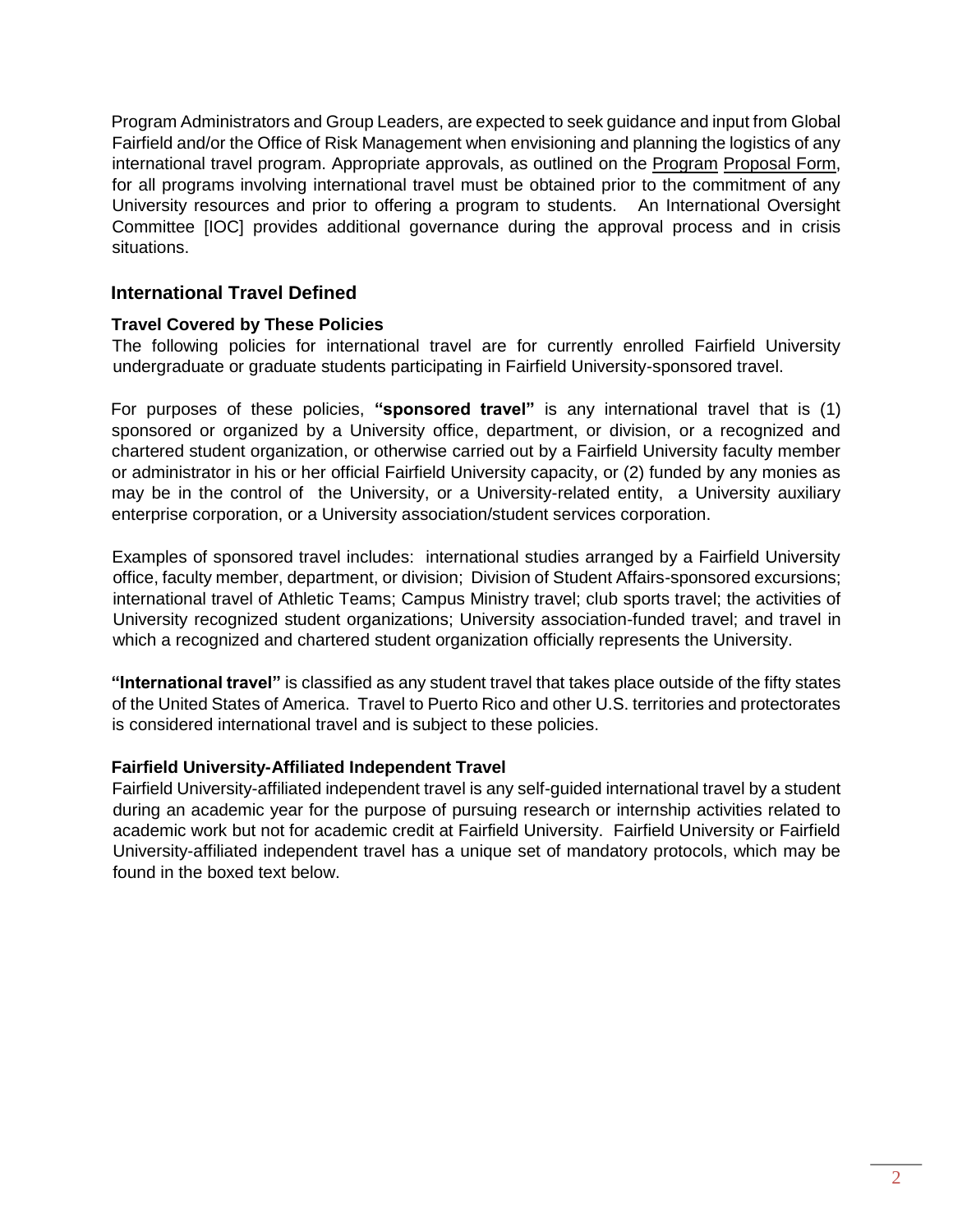### **Graduate Student Travel**

International travel by graduate students for independent research, conferences, internships, practicums, and the like are not considered sponsored travel; however, the student traveling is required to:

1. Complete and sign an International Travel Waiver and Release Form and submit it to the Office of Study Abroad prior to departure;

2. Have Fairfield University's international medical and evacuation insurance coverage for the duration of the travel;

3. Consult with the Office of Study Abroad if the planned travel is to an area with Department of State Travel Warnings or Alerts in effect so that safety and contingency plans may be implemented.

# **Undergraduate Student Travel**

International travel by undergraduate students for independent research, internships, practicums, and the like are not considered sponsored travel; however, the student traveling is required to:

1. Complete and sign an International Travel Waiver and Release Form and submit it to the Office of Study Abroad prior to departure;

2. Have Fairfield University's international medical and evacuation insurance coverage for the duration of the travel.

NOTE: Travel to an area with Department of State Travel Warnings or Alerts in effect will **not**  be approved for Undergraduate students.

# <span id="page-3-0"></span>**Travel Not Covered by These Policies**

These policies do not apply to students who travel internationally to participate in activities that are not sponsored or supported by an academic or administrative unit at Fairfield University. All Fairfield University students traveling abroad, even for reasons unrelated to academic work at Fairfield University are strongly encouraged to purchase international medical and travel insurance. If a University department is uncertain if the international travel in question is covered by these policies please contact either the Office of Risk Management or the Office of Study Abroad.

# <span id="page-3-1"></span>**Rules and Requirements for Sponsored Travel**

All sponsored travel must meet the following requirements:

- a. Purpose: The purpose of the travel must be consistent with the University's mission, and travel must be planned so as not to create an undue interference with academic responsibilities.
- b. Prior Approval Required. To ensure that sponsored travel is consistent with the University's mission and that student safety issues have been addressed, all travel must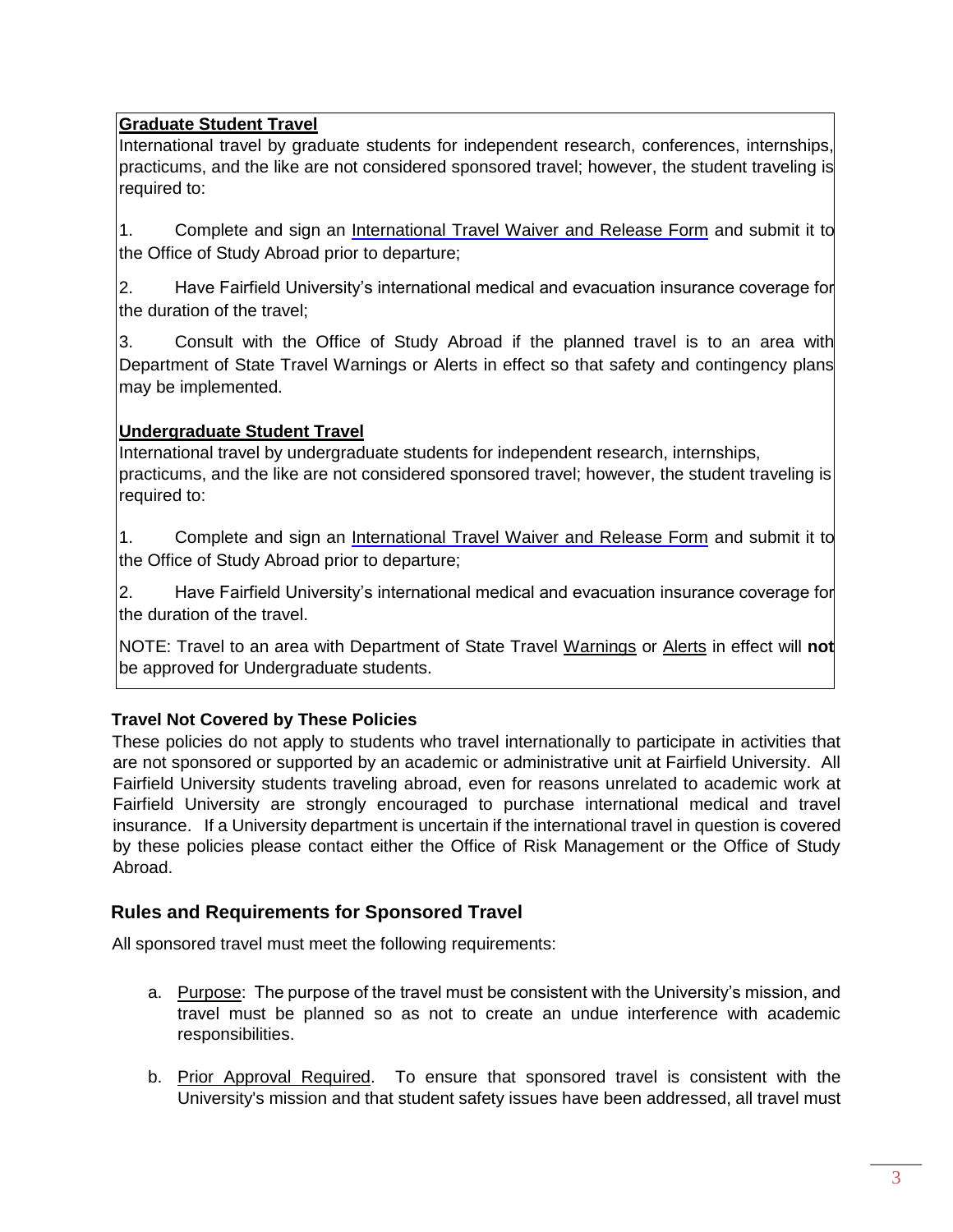be approved well in advance. The Program Administrator must obtain appropriate approvals, as outlined on the Program Proposal Form, by April 1<sup>st</sup> of the year before the dates of the proposed program for Faculty Led programs and for non-academic programs no fewer than six (6) months before the proposed travel.

- c. Program Administrator. All sponsored travel must have a designated Program Administrator who has overall accountability for the development of the program logistics and budget. For Faculty Led study abroad programs the Office of Study Abroad serves as the Program Administrator in close collaboration with the Faculty member who will serve as the Group Leader. The OSA will serve as a resource to Program Administrators for all international travel that is not a Faculty Led or Study Abroad program. The Program Administrator is responsible for securing the logistics of the travel, collecting the required information from the participants, delivering pre-departure orientation [health, safety and risk management] for the students, and conducting follow-up activities. The Program Administrator must be a full-time faculty member or administrator in the University.
- d. Group Leader. All sponsored travel must have a designated Group Leader. The Program Administrator may at times also serve as the Group Leader. The Group Leader has overall accountability for the development and implementation of the program content and, where applicable, curriculum. The Group Leader is responsible for traveling with the group and ensuring that the program is delivered as planned. The Group Leader is required to be present for the pre-departure orientation, oversees the health and safety of the students during the course of the program, and is available to the students 24/7 during the program dates.
- e. 24/7 Access. All participants must have 24/7access to the Program Administrator at Fairfield University and the Group Leader at the program site abroad. Participants must also have 24/7 access to the designated contact person abroad who is responsible for the program and participants abroad. The Program Administrator must identify the name and phone number(s) for all such responsible contact persons on the International Travel Notification Form.
- f. Insurance. All participants (students and Fairfield University faculty and staff) must have international medical and travel insurance coverage for the following benefit areas: accident/medical, evacuation for medical or security reasons, and repatriation of remains. Program Administrators must enroll all participants in the University's international medical and travel insurance plan [CISI] at the time of the participant's commitment to the program and prior to the program departure date(s), and apply the cost to each participant's program fee. The insurance policy must provide coverage for the insured individual for the entire program period including travel days to and from the destination(s). Program Administrators must clearly communicate insurance coverage start and end dates to all participants. Participants who wish to extend their travel dates beyond the insured dates are responsible for purchasing extended insurance that covers them throughout their particular travel dates. The Office of Study Abroad will facilitate all CISI enrollments.
- g. Travel. All travel for participants and Group Leader(s) is to be booked through the University's designated travel agency. This allows Fairfield University to provide a contingency plan for evacuation in the event that a program is cancelled or that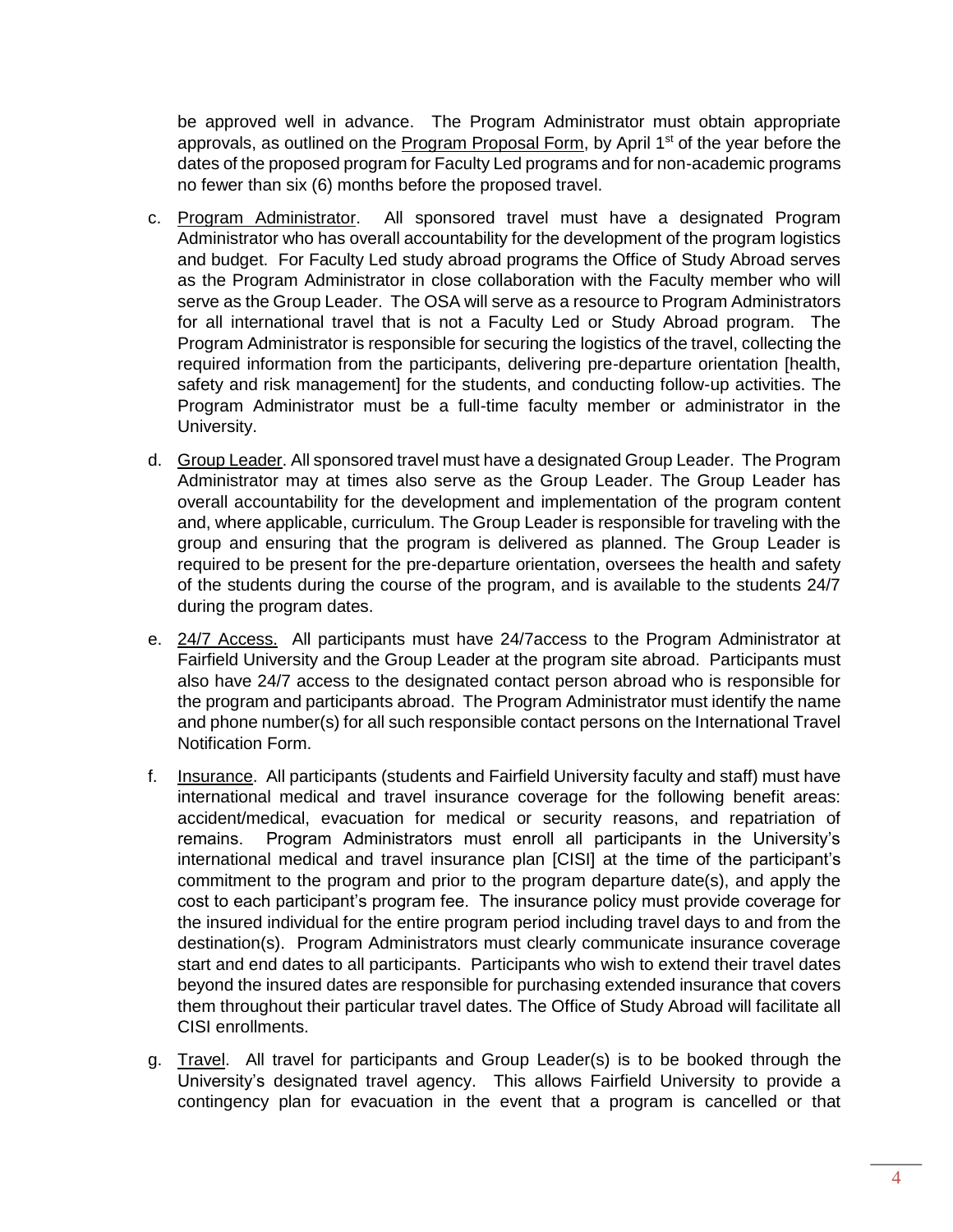unanticipated circumstances warrant an itinerary change. Program Administrators must enroll all participants with the designated travel agency on either Group flights or Suggested Itinerary flights to ensure that all participants arrive at the appointed place and time. Global Fairfield will advise Program Administrators on booking with the designated travel agency.

- h. Ratio. These policies recommend that for faculty-led or staff-led Fairfield University travel there is at least one (1) faculty or staff member for everyone to twenty (1-20) students over the age of 18 and one (1) faculty or staff member for every one to five (15) students under the age of 18.
- i. No Friends or Family. Friends and family of any faculty, staff or students participating in Sponsored Travel are not eligible to participate in the program except as registered participants of the program meeting all academic &/or program specific requirements. Friends or family may not join in the program at any time or for any part. In the event that a program has need of Group Leaders who are related – family member, partner, etc. - explicit prior written justification must be made on the Program Proposal Form and permission obtained by approval on that form.
- j. Contracts. **Administrators, faculty, staff members, departments, offices, students, and student organizations may not enter into or sign contracts related to sponsored travel.** Only the University President or Provost, as authorized by the Board of Trustees may sign documents with counterparty institutions in connection with sponsored travel, and no one may sign any contracts, memoranda of understanding (MOUs), letters of intent, letters of understanding, or any other written documents. The University is subject to Connecticut State laws, audits, and public scrutiny. Therefore, only the President and/or Provost have the authorization to make commitments on behalf of the university with international institutions, program providers, and vendors such as hotels, venue sites and transportation companies.
- k. Non-Compliance. Any sponsored travel taken without all of the following: (i) approved Program Proposal Form; (ii) collection of an International Travel Waiver and Release and Medical Release form for each participant (iii) program registered in the TerraDotta portal hosted by OSA (iv) proof of CISI insurance for each participant; (v) travel arrangements booked with STA; or that otherwise violates these policies will result in individual and/or organizational discipline.

#### <span id="page-5-0"></span>**Protocols for Approval and Implementation of Sponsored Travel**

Program Administrators and Group Leaders are responsible for the health and safety of all participants and must properly plan and prepare for a safe and educational international program. Planning and preparation must include: thorough research about the destination to be visited, local transportation, overnight accommodations, and dining options; creation of a detailed itinerary; and clear communication of plans and expectations with participants. Program Administrators and Group Leaders must bear in mind that the health and safety of the students is of paramount importance in all aspects of the planning. The Group Leader, in consultation with the Program Administrator, must complete the following steps: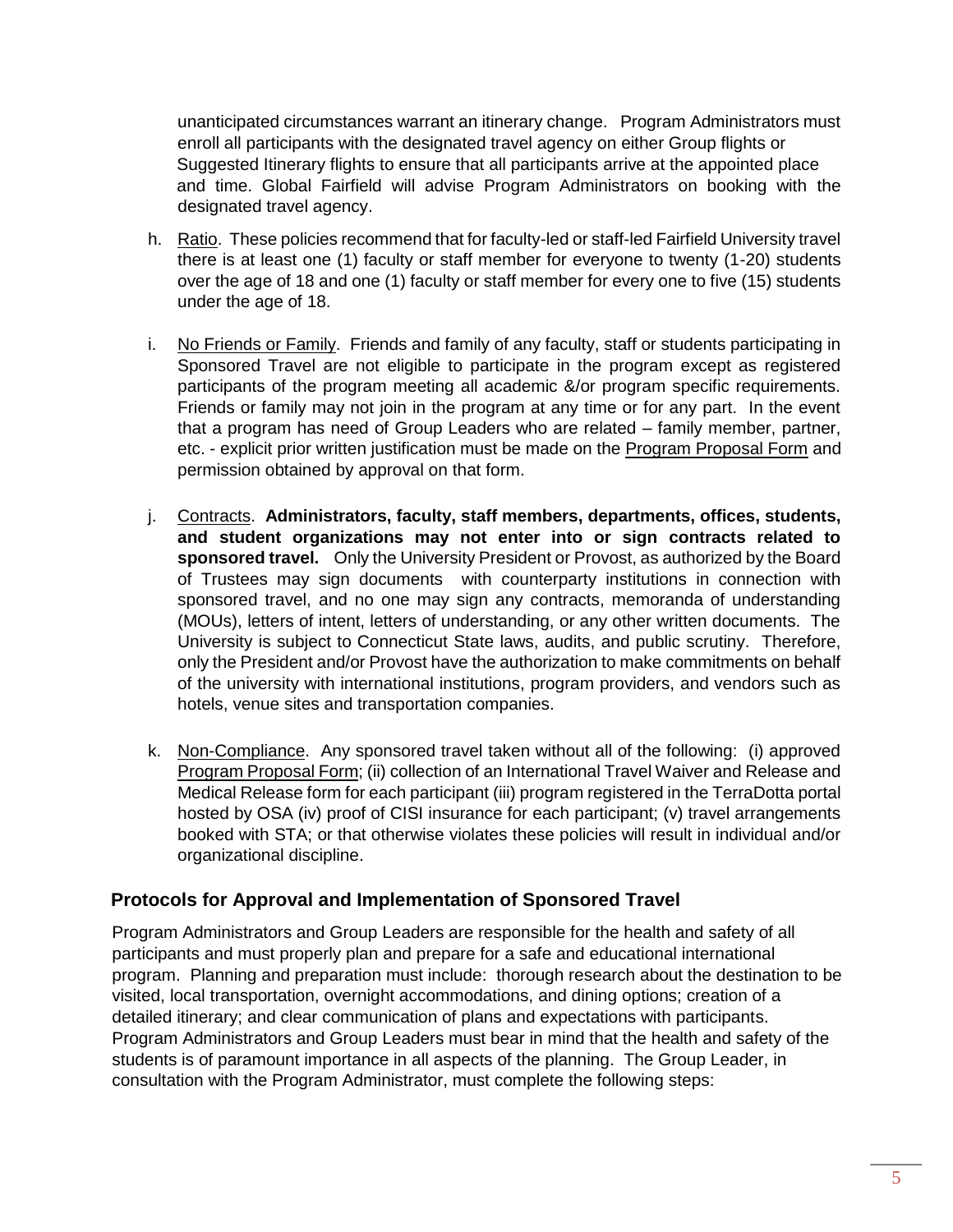#### <span id="page-6-0"></span>**STEP 1 – (12-9 months prior to departure)**

Prepare a proposal for the international travel using the International Travel and Program Proposal Outline. Groundwork for program development and logistics should be well underway prior to submission of a proposal. When developing a proposal:

- a. Identify the site and provide explanation of why this destination is appropriate for the proposed program at the proposed time. Provide the proposed itinerary along with any applicable curriculum or syllabi
- b. Identify any associated risk factors such as the political situation, socioeconomic conditions, and environmental factors such as air/water quality. Describe the efforts to plan for contingency and the safe administration of the program

Identify any potential hazards related to the destination, such as excessive heat or cold, insect-borne diseases, issues with terrain, hazardous plants, and wild animals in the area. Program Administrators and Group Leaders are to provide participants with guidance specific to activities being undertaken. Program Administrators must include these guiding directions, and the evaluation of potential hazards, when submitting the international travel proposal.

Anticipate and plan for emergencies such as theft, illness, accidents, medical needs, inclement weather, vandalism, missing persons, etc. The Program Administrator and Group Leader, working with any international collaborators and home University administrators, need to develop processes in order to determine the best course of action for different unanticipated situations and emergencies. Thinking about the following types of questions may be helpful:

Where will you go (or meet) if the group needs to evacuate the country? What will you do if a member of the group becomes the victim of a crime, or becomes seriously ill or injured?

What will you do if a participant goes missing?

- c. Consult U.S. Department of State Consular Information sheets, travel warnings or alerts, and Centers for Disease Control and Prevention (CDC) travel notices. **Programs must not take place in countries with any U.S. Department of State warnings or alerts that warn or strongly urge against travel.** Program Administrators should notify the Office of Study Abroad as soon as they become aware of a U.S. Department of State warning or alert or CDC travel notice. Program Administrators must register approved programs with the U.S. Department of State so that the group's presence and whereabouts are known.**<sup>1</sup>**
- d. Make sure the overnight accommodations, such as hotels, the residence halls/dormitories of universities, or homestays are safe, secure, and to the extent possible, meet acceptable fire safety standards. If the Program Administrator or Group Leader has not previously used or seen the accommodations in person, s/he should obtain full descriptions and multiple pictures and/or videos and thoroughly check reviews and references (including making inquiries regarding the experience of other universities, travel agency ratings) during the planning phase.

*<sup>1</sup>For more information, please see the following:* 

<sup>•</sup> *U.S. Department of State Travel Site: <http://www.state.gov/travel/>*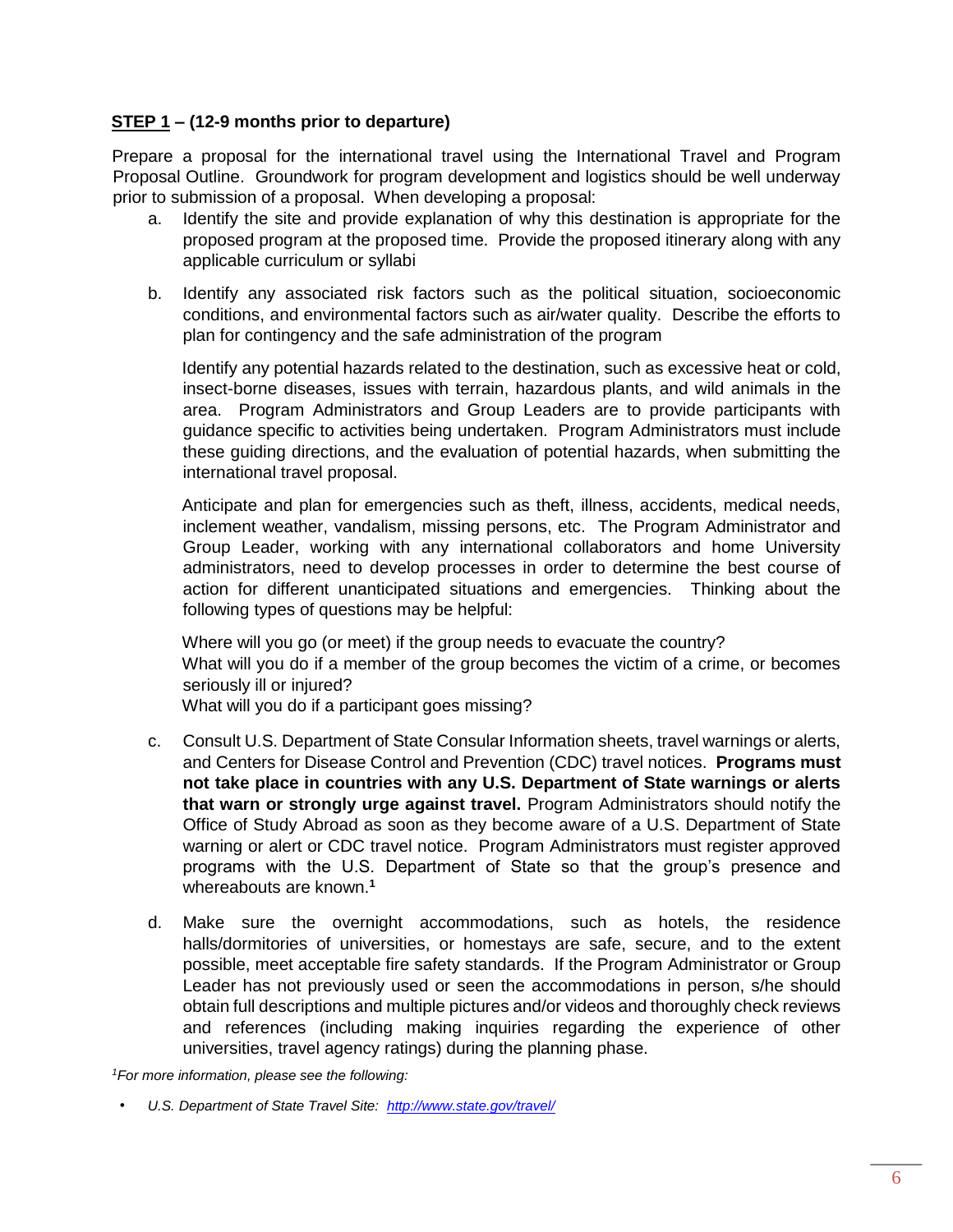- *Travel registration with the U.S. Department of State: [https://travelregistration.state.gov/ibrs/ui/.](https://travelregistration.state.gov/ibrs/ui/) Program Administrators should advise non-U.S. citizen students to also inform the governments of their countries of nationality of their travel plans.*
- *Centers for Disease Control and Prevention Travel Site: <http://wwwnc.cdc.gov/travel/default.aspx>*

The NAFSA: Association of International Educators *Guide to Education Abroad*  provides the following questions when planning safe housing arrangements, which may be helpful to consider: Will students be able to get out quickly in case of fire? Are there smoke alarms present? If the program takes place in a region prone to earthquakes, are the structures built to withstand them? Is there appropriate security present? If students are being housed with host families, has the international host institution visited each home and looked at conditions? Will students have adequate quiet places to study? Has the family provided personal references, and has the international host institution checked the references? Is there someone to follow up with the families and students if there is conflict or if they don't get along?

e. Identify special requirements or skills required for everyone's participation on the program in any specific activities or excursions to be undertaken. Program Administrators and Group Leaders should deliberately consider and discuss as appropriate, participants' physical abilities and the inherent risks of the proposed activities.

Program Administrators should make all efforts to mitigate risks associated with program-related activities. Program Administrators and Group Leaders are prohibited from scheduling high risk activities like bungee jumping, whitewater rafting, and technical mountain climbing that can put participants in danger.

- f. All travel is booked through the University's designated travel agency allowing for low cost student rates, cancellation and itinerary changes at no or low cost, and coordination of individual or group flights to ensure that all participants arrive at the appointed place and time. Consider if the entire group must fly and arrive together with a Group Flight or if the participants may book individual travel with a Suggested Itinerary, and meet at a specified time and date at the destination.
- g. Identify way to communicate with each other (such as cell phone numbers or a phone number for the meeting location),
- h. Consider local transportation methods and time spent traveling in the destination country or region while developing the itinerary to maximize the group's time in the country.

#### <span id="page-7-0"></span>**STEP 2 – (9-6 months prior to departure)**

Submit the proposal and International Travel Program Proposal to the designated approver by **April 1st** for Faculty Led programs and for non-academic programs no later than six (6) months before the proposed travel. Note that submission of a proposal does **not** mean that the proposed travel has been approved.

Designated Approvers, the IOC, the Office of Risk Management &/or Global Fairfield may request to meet with the Program Administrator and Group Leader to review specific travel details and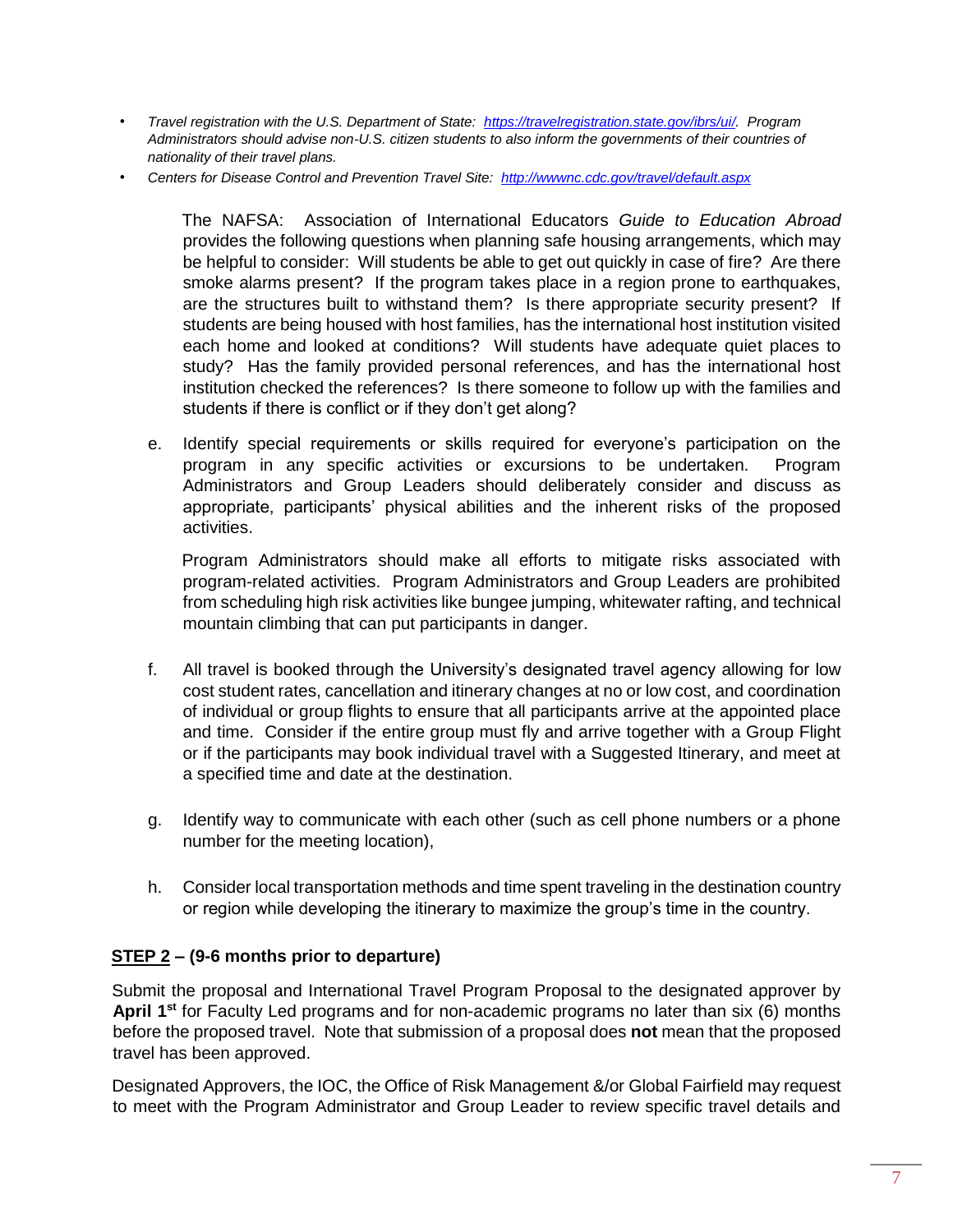confirm that these policies have been met before determining whether or not to provide approval for the proposed travel. Approval will be deemed provided when the International Travel Program Proposal has been duly signed.

#### <span id="page-8-0"></span>**STEP 3 – (6-3 months prior to departure)**

After the program has been approved, Global Fairfeild will open a program application in Terra Dotta. This will allow all participants and the Group Leader(s) to register themselves in the system and pay for the mandatory international medical and travel insurance. Global Fairfield will register all participants with the insurance provider.

The Terra Dotta application will also capture program itinerary, emergency contact information for all participants, passport and airline information, in country partner/provider information, and allow this information to be accessed by the University Office of Public Safety in the event of an emergency during off-hours. If any of the information provided in the program proposal or application changes during the travel, the Program Administrator or Group Leader must promptly notify Global Fairfield.

# <span id="page-8-1"></span>**STEP 4 – (3-1 months prior to departure)**

At the mandatory pre-departure meeting the Program Administrator or Group Leader is responsible for collecting the signed International Travel Waiver and Release Form from all participants of the program. If a student is under the age of 18, the International Travel Waiver and Release Form must also be signed by a parent or guardian.

#### **Participants who do not submit a properly signed International Travel Waiver and Release Form or are not enrolled in the University's international insurance plan may not participate in the sponsored travel.**

International Travel Waiver and Release form, Emergency Contact Forms and Insurance information must be kept on file by the University for ten (10) years after the sponsored trip has ended and the participants have returned.

# <span id="page-8-2"></span>**Pre-Travel Communications, Training & Orientation**

Each Program Administrator must provide the sponsored travel participants with a **mandatory pre-departure orientation** to prepare them for the cultural experience and logistical matters related to traveling internationally and for the specific destination(s). The Program Administrator shall communicate with students through meetings, email, and/or other written means regarding the planned itinerary, behavioral expectations, transportation plans, and accommodation details so that all participants are aware of what they can expect. Program Administrators are to review the following personal safety tips, as applicable, with all participants:

a. Advise participants to voluntarily disclose any mental health concerns, disabilities, or health issues that may need to be accommodated during the travel. For example, the program will be better able to serve the needs of participants who disclose prior to departure that they require certain medications, are asthmatic, diabetic, bipolar, or experience particular drug and food allergies. For programs requiring an application process, the medical and health disclosure must take place only after the participant gains acceptance to the program. Discussion of any particular participant's physical abilities must be conducted in a manner that ensures the privacy of the individual.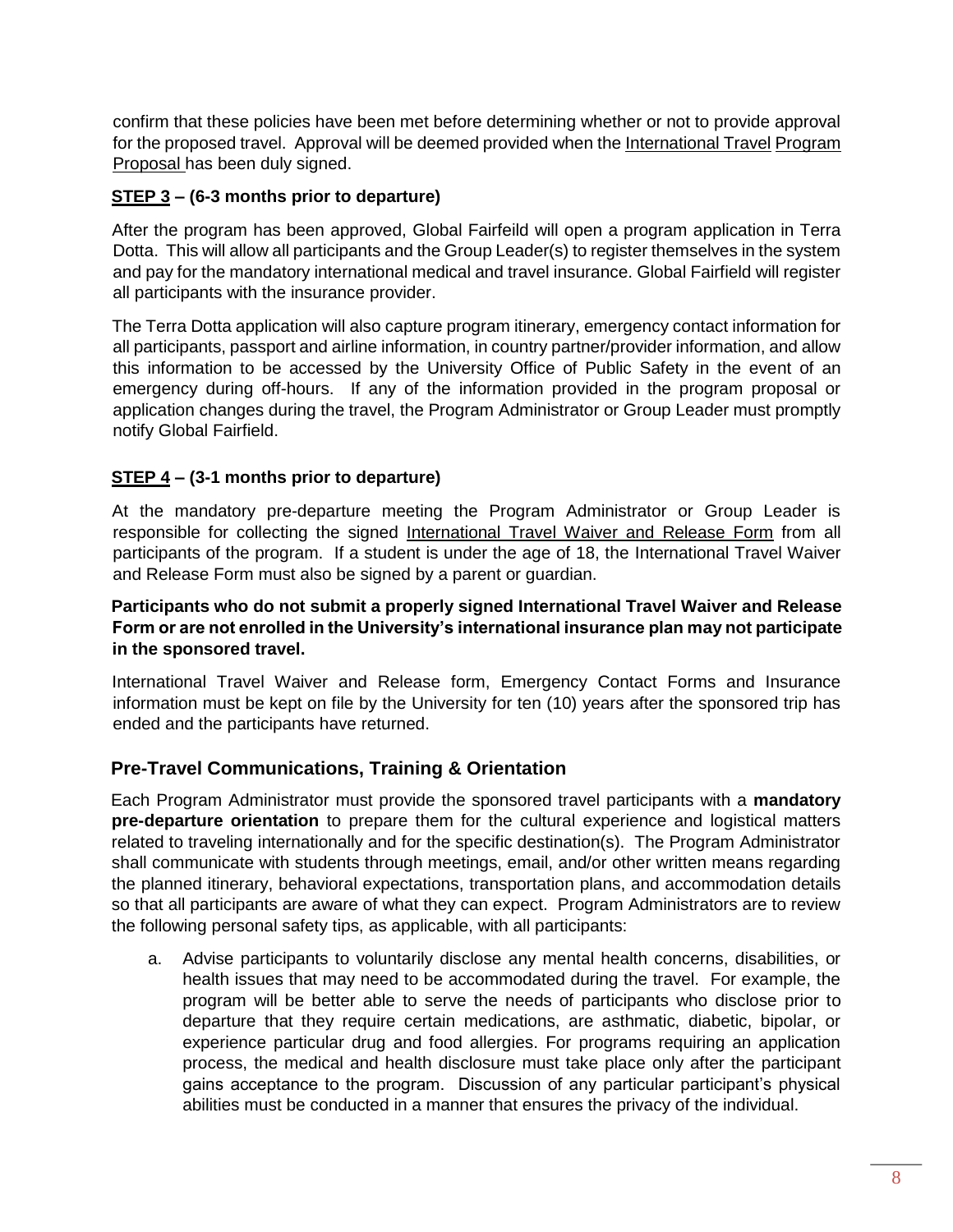Program Administrators must collect the health and medical information form and maintain it in a sealed envelope to ensure privacy and confidentiality with disclosure to the program director's designee only if necessary and to emergency or medical personnel in the event of emergency. This document is to be returned unopened to the corresponding participant at the end of the program if no events warranted accessing this information.

- b. Advise participants that traveling abroad can cause psychological stress, especially as the participants' daily routine is likely to change. Inform participants about jet lag and sleeping adjustments, change of diet, possible lack of exercise, homesickness, loneliness, language barriers, and culture shock. When participants are placed in homestays with local families or share dorms or hotels with roommates the adjustment to sharing close quarters may be difficult. Encourage participants to find a constructive outlet to work through any possible uneasy feelings or frustrations.
- c. Direct participants to carry the following with them at all times: any personal medications that they require, international insurance cards, and emergency contact information cards*.* Remind participants to be mindful of any prescription drug or over-the-counter medication program they take and to plan with their medical provider and insurance carrier to ensure an adequate supply for the duration of their time abroad; some prescriptions and over-the-counter medicines are not obtainable abroad. Remind participants to use caution when purchasing or using unfamiliar over-the-counter medications.
- d. Advise participants that food and water-borne illnesses are a common ailment for travelers in many parts of the world where water sanitation and hygiene are different. Often, diarrhea results from ingesting food or drinks that contain contaminated particles. Program directors should inform participants if the water supply at the international location is potable or if participants should treat water before drinking it (or using it for teeth-brushing). Iced beverages may also not be safe, depending on the water the ice was made with, so caution should be advised. Fresh fruits should be washed and peeled carefully. Food prepared without proper hand washing and food that is sitting out and exposed to flies and bacteria or unrefrigerated for a period of time may become contaminated. Careful attention to food and drink can prevent sickness.
- e. Discuss the climate for the travel location(s) and remind all participants on how to pack and dress appropriately. Remind participants to take the necessary precautions during times of extreme temperatures. For instance, when it is hot, participants should stay hydrated, wear light clothing, and use sunscreen if there is sun exposure.
- f. Advise participants that traffic rules vary in different countries, and remind participants to use caution when crossing busy streets.
- g. Program Administrators and Group Leaders must inform students that they are prohibited from engaging in activities like bungee jumping, skydiving, whitewater rafting, and technical mountain climbing and similar high risk activities in their free time as these activities are not covered under the insurance policy. Engaging in such activities may be grounds for dismissal from the program.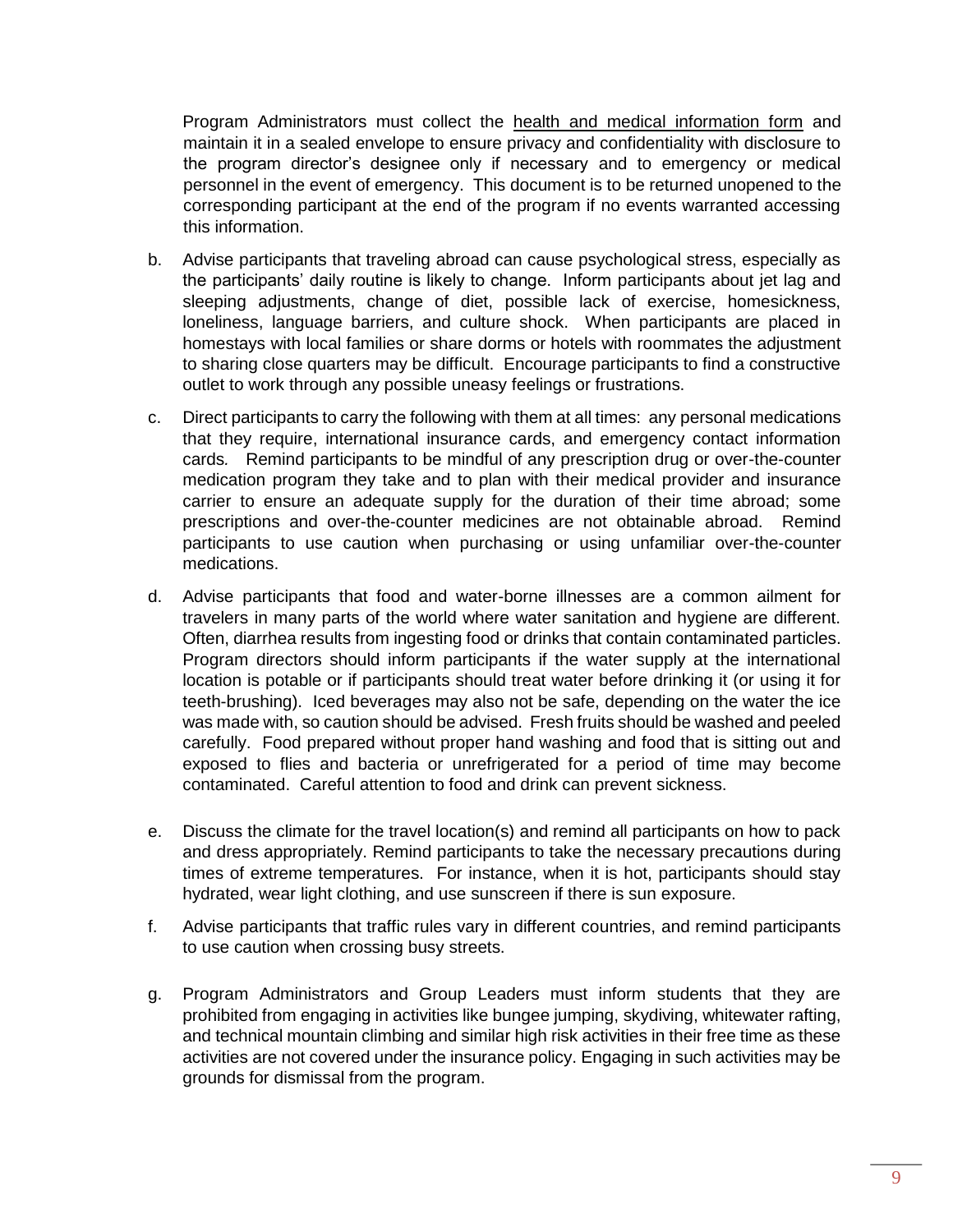- h. Remind participants to be aware of stereotypes of U.S. men and women and be familiar with cultural expectations related to gender. Program Administrators and Group Leaders should inform participants about local verbal and non-verbal communication. All participants, particularly female participants, should take note and beware of appropriate behavior and interactions between the sexes and dress appropriately to avoid unwanted attention. Encourage all participants to wear culturally appropriate clothing and abide by cultural norms in the region.
- i. Advise participants to take precautions to avoid and/or minimize the risk of transmission of diseases. The Centers for Disease Control and Prevention (CDC) is your best resource for universal guidelines for prevention.
- j. Discuss & review emergency procedures with students. Among the key points to consider:
	- What is the procedure in the event the Group Leader becomes incapacitated or separated from the group?
	- What will be the emergency meeting point and where is it?
	- Does everyone know the local emergency number and the number for the local hospital / medical clinic?

In pre-departure we prepare students to handle emergency situations.

#### <span id="page-10-0"></span>**Methods of Transportation**

- a. Program Administrators shall work with the University business office when arranging for the payment or purchase of any good or service when appropriate.
- b. Program Administrators and Group Leaders must not rent or use vehicles or drive groups of students. Program Administrators are required to hire reputable commercial transportation or travel agencies to provide transportation services.
- c. Participants must not operate vehicles or transport other students as part of the scheduled activities or in their free time.
- d. Participants must not rent or use other motorized modes of transportation, such as motorcycles, scooters or ATVs, unless it is to support a physical disability (e.g., a motorized wheelchair).

#### <span id="page-10-1"></span>**Participant Behavior**

Program Administrators are to inform participants that they are required to follow behavioral expectations.

a. Participants are representatives of their University, Connecticut and the United States whenever they participate in sponsored travel. As such, students are expected to conduct themselves appropriately at all times, from departure to return. Students are expected to comply with applicable University policies, procedures, rules and regulations. Violations of the foregoing requirements may subject participants and sponsoring organizations to disciplinary action.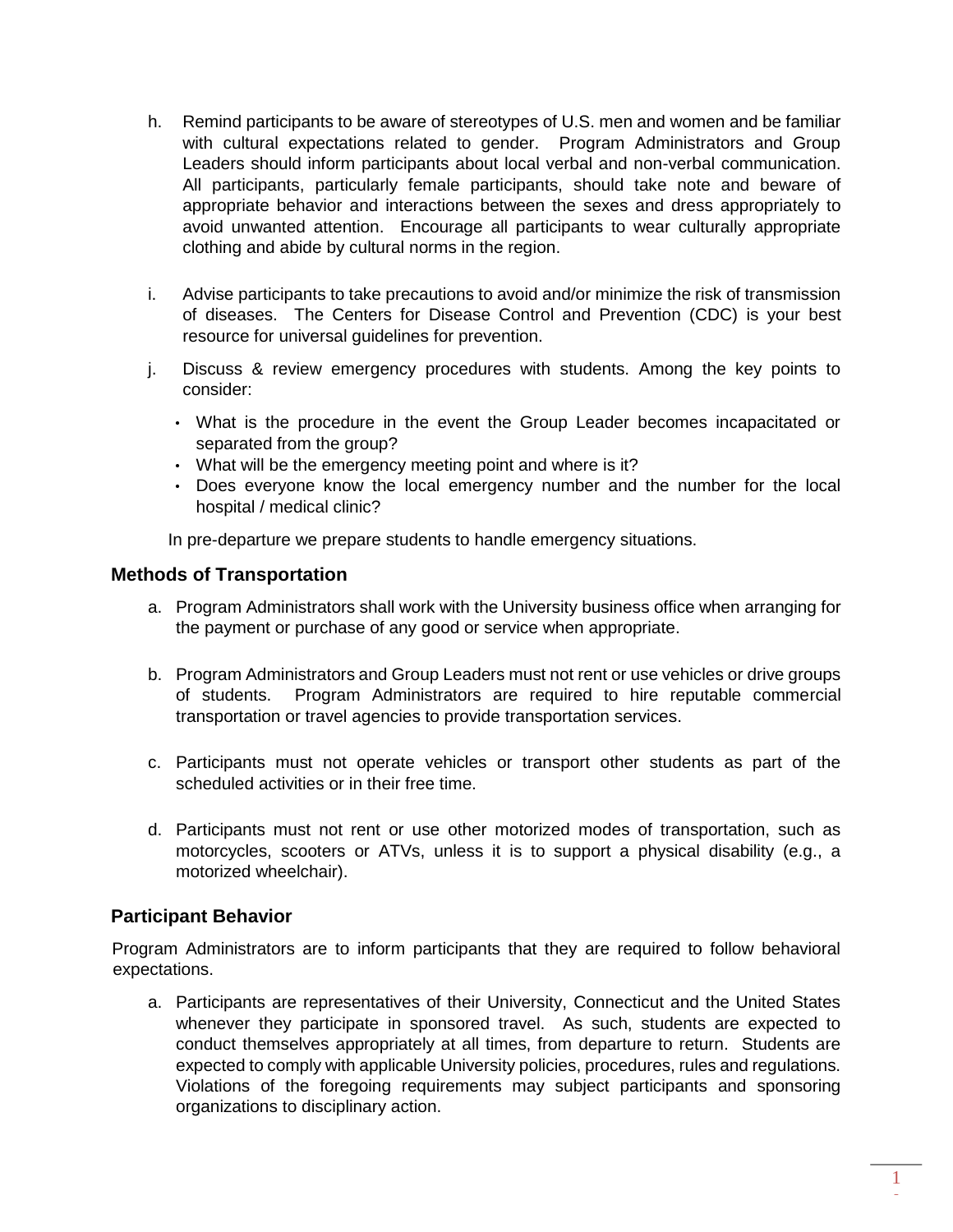- b. All participants are required to (a) comply with the standards set forth in the Fairfield University Code of Conduct, understanding that such compliance is important to the success of the program and to the University's willingness to permit future similar activities; (b) comply with the laws of the country abroad and the rules and regulations of the host institution; (c) assume responsibility for their own actions; and (d) conform their conduct to the standards surrounding the program, understanding the circumstances of an international activity may require a standard of decorum which may differ from that applicable on campus in Connecticut. Sanctions could include suspension and expulsion from Fairfield University. Due to the circumstances of foreign study programs, procedures for notice, hearing and appeal applicable to student disciplinary proceedings may not apply. The program director may, with consultation of the home university administrators, dismiss a student at his/her own expense without credit or refund from the University of any monies paid for a documented violation of University or program rules.
- c. All sponsored travel programs are a "Fairfield University-sponsored activity" and as such all participants, must conform to the Fairfield University Drug and Alcohol policy, which states: "The unlawful manufacture, distribution, dispensation, possession, or use of drugs or alcohol by anyone, on Fairfield University property (including Fairfield University residence halls), in Fairfield University buses or vans, or at Fairfield University-sponsored activities, is prohibited."

Drug and alcohol abuse and misuse will not be tolerated on sponsored travel programs. Violation of local laws and/or Fairfield University regulations or policies may result in immediate dismissal from the program and academic and/or disciplinary action upon return to campus.

Program Administrators and Group Leaders are required to discuss with participants that alcohol use and misuse while abroad is a risk. Although alcohol may be legal at a younger age abroad, its use and abuse is many times tied to students being victims of crime, violence, accident, and injury. Drug use abroad can result in severe legal and judicial consequences abroad, including arrest and imprisonment in that country. Group Leaders are prohibited from purchasing alcohol for participants.

d. International host countries may be the site of heightened political activity such as strikes and demonstrations. As guests in different countries, participants shall not engage in political activity. Participants may not have the same political freedoms as are experienced in the United States. Program directors must inform participants of the laws of the host country and the consequences of violating those laws. Program Administrators and Group Leaders are expected to explain to participants that they are guests in the country/region to be visited and that they will be perceived by local citizens of the host country/region as representatives of the program, the University, Connecticut and the United States.

Participants in international programs are responsible for their own behavior and any resulting consequences. The University shall not be liable for any loss, damage, injury or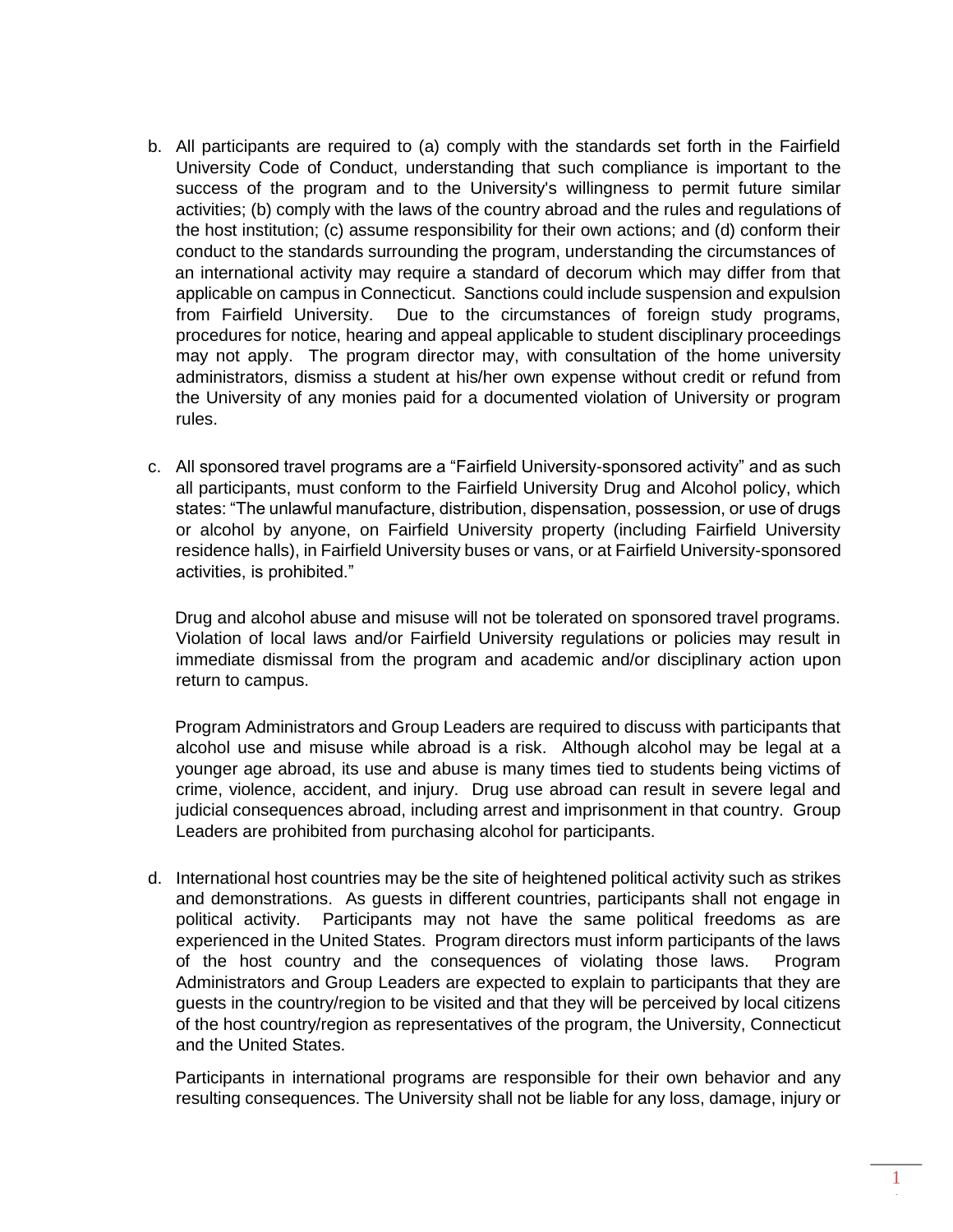other consequence resulting from a participant's failure to comply with University rules and regulations, the direction of University employees, or applicable law. Participants are prohibited from engaging in high-risk activities, such as bungee-jumping, sky-diving, whitewater rafting, etc., even in their free time.

- e. The University is committed to maintaining an employment and academic environment free from all forms of exploitation, intimidation, or harassment, including sexual harassment. Fairfield University does not tolerate sexual harassment committed by participants (students, faculty, or staff). It is demeaning, offensive, illegal, and prohibited by University policy. All participants must conform to the Fairfield University Policy governing Discrimination, Harassment and Sexual Misconduct. Information regarding any and all incidents, and/or any complaints must be reported to the University Title IX Coordinator. All information regarding the Title IX Coordinator and the respective policies are found in the Student Code of Conduct.
- f. Program Administrators and Group Leaders must conduct pre-departure orientations that address the many personal safety tips outlined in Section 5: Pre-Travel Communications with participants. Program Administrators must ensure participants are familiar with the principles set forth in that section.

# <span id="page-12-0"></span>**Program Administrator and Group Leader Expectations**

Program Administrators and Group Leaders have many responsibilities before, during, and after the sponsored travel both while at Fairfield University and while at the international site.

#### **Program Administrators** are required to:

- a. verify in the 48 hours immediately preceding the sponsored travel that the U.S. Department of State has not issued any travel warnings or alerts related to the destination(s) to be visited;
- b. provide emergency contact information (telephone numbers and email addresses) to all participants;
- c. be available and on call at all times (24/7) during the sponsored travel to respond to participant concerns and problems as needed and in the immediate 48 hours before scheduled departure date(s);
- d. be familiar with and follow all existing University policy and procedures, including those on sexual harassment, confidentiality, and computer use and federal laws and regulations such as FERPA, HIPAA and the Clery Act.
- e. conduct all appropriate follow-up activities, such as completing incident reports.

**Group Leaders** are required to: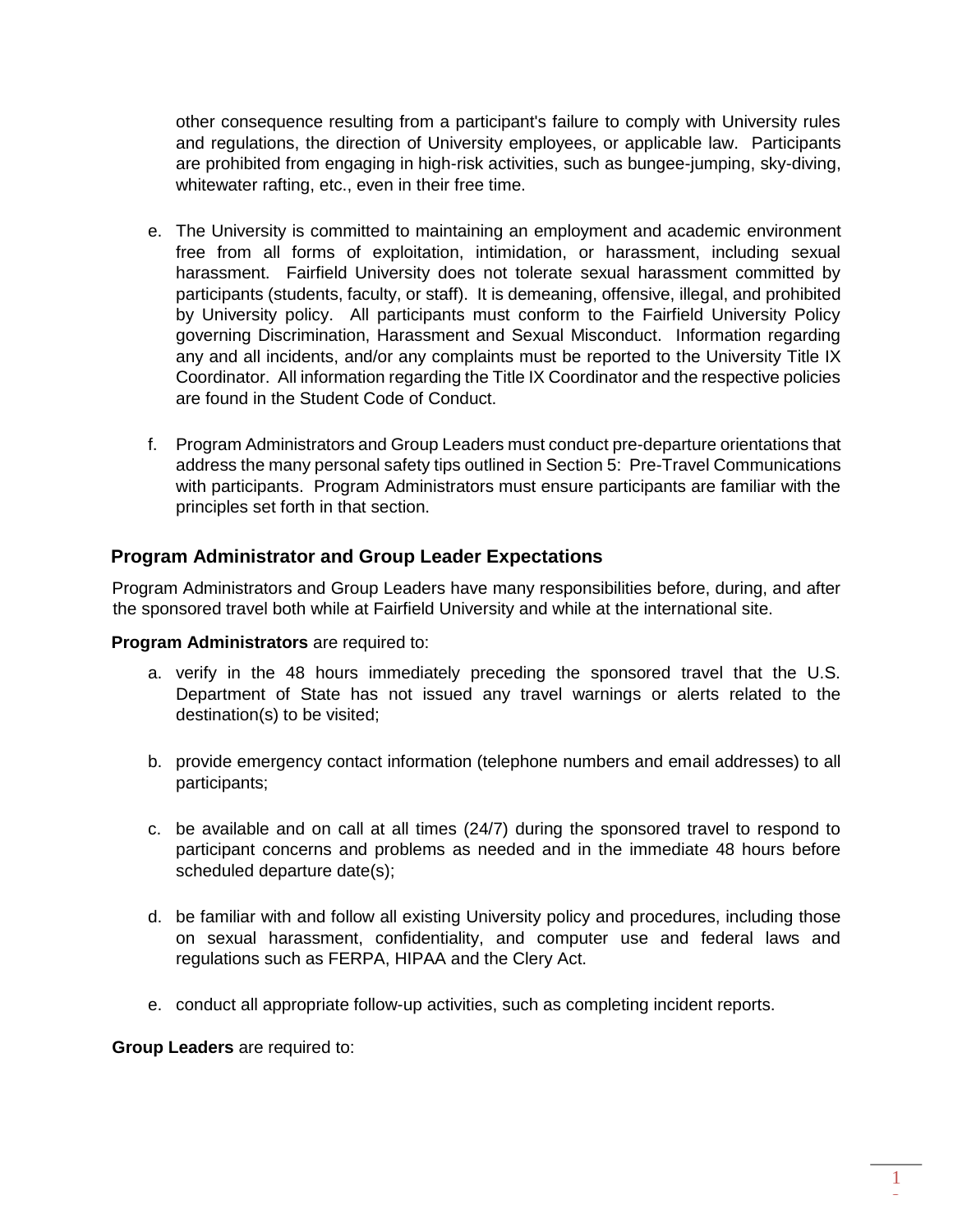- a. at all times (24/7) during the sponsored travel, the Group Leader is required to have on their person a phone with working international call capacity, the health and medical information form for each participant and the Emergency Contact Card
- b. be familiar with and follow all existing University policy and procedures including those on sexual harassment, confidentiality, and computer use and federal laws and regulations such as FERPA, HIPAA and the Clery Act.
- c. when the program is not located at one or the Fairfield University Centers, serve as the official university representative in cases of emergency; coordinate emergency response and all communications between and among the University and the relevant persons and organizations on-site;
- d. notify authorities at the local site immediately in the event that one or more student participants cannot be accounted for or is missing;
- e. ensure students receive medical attention by trained professionals in case of a medical emergency<sup>1</sup>
- f. conduct all appropriate follow-up activities, such as completing incident reports.

# <span id="page-13-0"></span>**Emergency Protocols for Program Administrators and Group Leaders**

The International Oversight Committee [IOC] is responsible for providing governance and directives for high level emergency and crisis situations (i.e.: natural disasters, political and social unrest, medical emergencies, terrorism, etc.…) as related to university sponsored international programs; establishes the criteria for suspension or termination of a program; and assists with determining alternative program &/or location options for suspended or terminated programs.

#### <span id="page-13-1"></span>**Emergency Preparedness**

 $\overline{a}$ 

Program Administrators and Group Leaders are required to make reasonable efforts to plan for emergencies and contingencies, consistent with professional standards for educational travel. To ensure that Program Administrators and Group Leaders are fully supported and adequately prepared to fulfill these obligations all Program Administrators and Group Leaders are required to participate in mandatory risk management training. This training will allow Program Administrators and Group Leaders to:

• develop knowledge of health, safety and emergency resources

<sup>1</sup> *NAFSA's Guide to Education Abroad for Advisers and Administrators says, "Unless program directors and local*  staff are fully trained and certified in advanced first aid or licensed medical specialists, they should not provide *medical services during a program except under the gravest and most critical emergency circumstances. All participation agreements should include language allowing program staff to apply first aid as a last resort before the arrival of emergency medical personnel." NAFSA: Association of International Educators, NAFSA's Guide to Education Abroad for Advisers and Administrators. Washington, DC, 2005, p. 578.*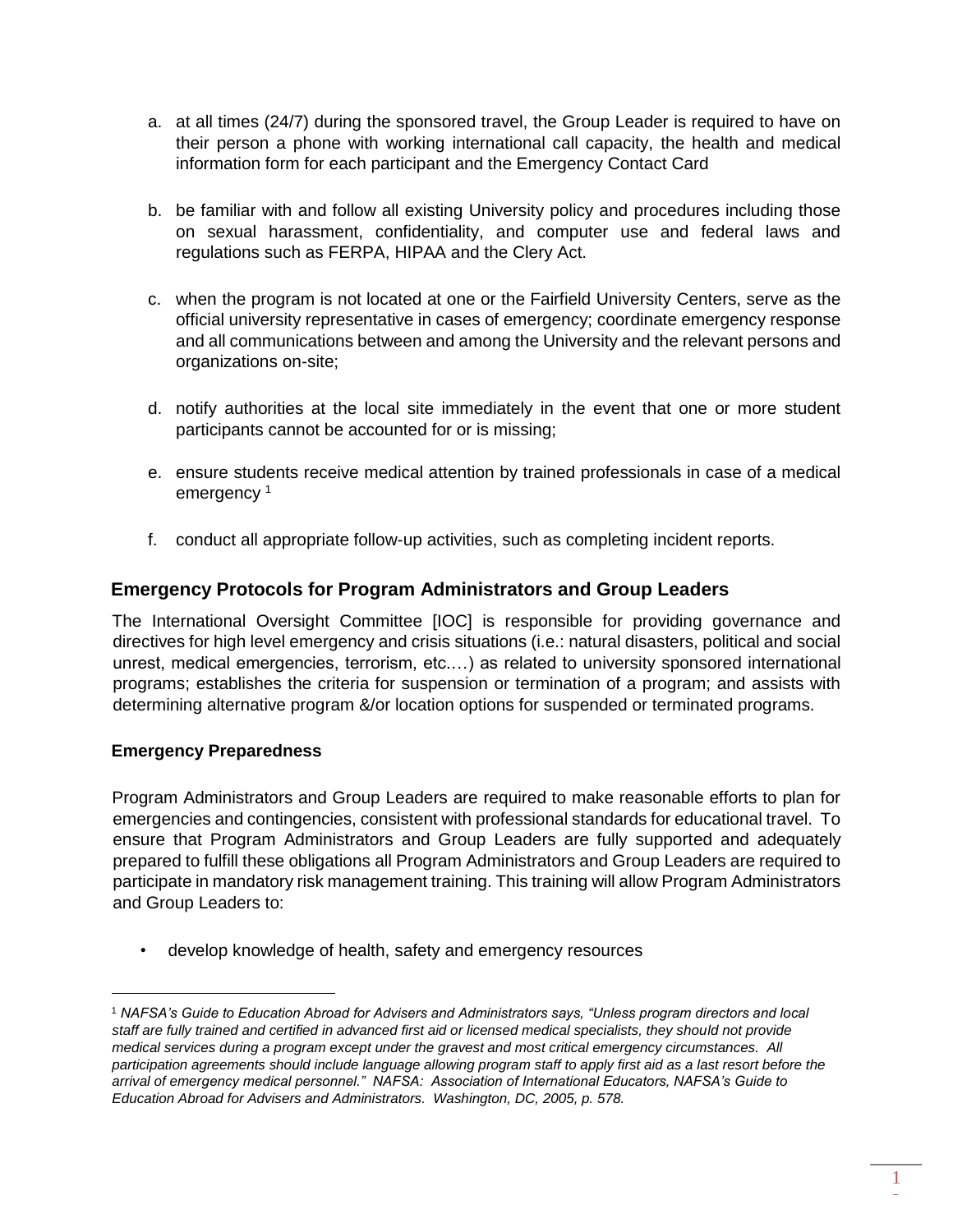- develop their capacity for emergency response
- identify resources for emergencies response
- be aware of, anticipate, and prepare for the likelihood of cultural and technical differences in the approach to service provision in a given locale.

#### <span id="page-14-0"></span>**Emergency Response**

The following procedures are meant to assist the University in thinking through appropriate responses in the event of an emergency. Program Administrators, under the guidance of the Office of Risk Management and Global Fairfield, are required to follow a crisis management protocol that takes into consideration the following key issues:

- emergency response and rescue;
- notification of participants' emergency contacts;
- press and media;

*\_\_\_\_\_\_\_\_\_\_\_\_\_\_\_\_\_\_\_\_\_\_\_\_\_\_\_\_\_\_\_\_\_\_\_* 

- legal and liability issues that may arise;
- stress and psychological issues and effects resulting from an emergency event; and
- post-incident responses: arranging participants' return, medical treatment, follow- up information, and debriefing.

As needed, according to the incident, Program Administrators and Group Leaders shall:

- contact local police or law enforcement to report theft, vandalism, or any other criminal activity;
- contact the local emergency medical provider for medical emergencies;
- contact the office of the provost and the office of the vice president of student affairs;
- contact the central office of public safety, particularly if a student is involved with the police abroad;
- report all injuries or illnesses to designated campus officials;
- complete any accident or incident reports within 24 hours to the appropriate campus officials including the office of the provost and the office of the vice president of student affairs; and
- be prepared to contact appropriate service providers.

#### <span id="page-14-1"></span>Missing Participants

In the event that one or more participants cannot be accounted for at the destination site, authorities at the site must be notified immediately. If a participant cannot be located following an immediate search, then the on-site Program Administrator or Group Leader shall contact local police and a senior University administrator. The Group Leader shall remain at the site until all participants are accounted for. The Program Administrator and Group Leader, in consultation with Fairfield University Administration, shall determine whether other participants should leave the site.

#### <span id="page-14-2"></span>Program Participants Who Cannot Continue to Travel

In the event that a participant is severely injured, requires hospitalization, or experiences another mishap that requires a substantive change to the overall program itinerary, the Group Leader and/or Program Administrator must contact Global Fairfield and, in consultation with CISI,